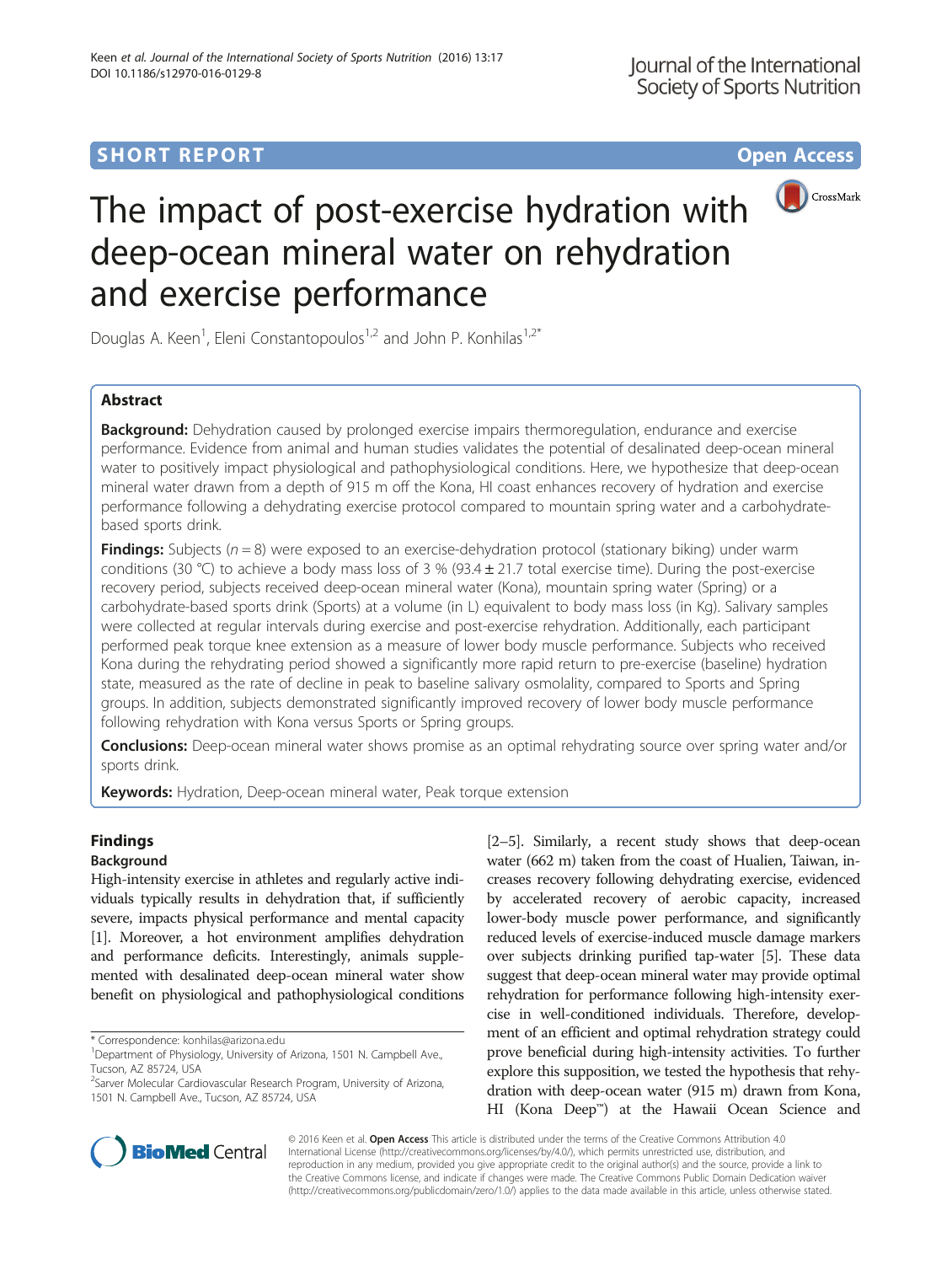Technology Park (National Energy Laboratory of Hawaii Authority) will improve post-exercise performance over mountain spring water or a carbohydrate-based sports drink.

#### Methods

Well-conditioned student-athletes free from alcohol, medication or major health-related issues determined by a health questionnaire were included in the study (age: 23 ± 1.2 years, height: 175.6 ± 6.0 cm, weight: 76.7 ± 8.0 Kg). Subjects were randomized to 1 of 3 experimental groups, Kona ( $n = 6$ ), Sports ( $n = 8$ ), or Spring ( $n = 6$ ). With a conservative estimate of salivary osmolality at the beginning  $(100 \text{ mmol/Kg})$  and end  $(150 \text{ mmol/Kg})$  of the experimental protocol with a standard deviation of 30, sample size was determined using a power of 0.8 at  $\alpha = 0.05$  (6 or greater). All subjects provided consent under protocols adhered to guidelines approved by the Institutional Review Board at the University of Arizona and in accordance with the Declaration of Helsinki. Subjects were asked to follow a normal diet while avoiding foods high in sodium 24 hours prior to study initiation. Euhydrated subjects fitted with a Polar™ heart rate monitor were exposed to an exercise-challenge (stationary biking) under warm conditions (30 °C) because sweat rate is highest at warm ambient temperatures (31 °C) [\[6](#page-3-0)]. Subjects were required to maintain 150–200 watts on the stationary bicycle. Target dehydration was a body mass loss of 3 % where a similar study using deep ocean mineral water demonstrated a significant exercise deficit [\[1](#page-3-0), [5](#page-3-0), [7\]](#page-3-0). Body mass measurements were taken prior to exercise and then at 15-minute intervals throughout the exercise trial and during rehydration. Also at each interval, stimulated saliva was collected and salivary osmolality was measured by a vapor pressure osmometer (Wescor model 5600 [\[8](#page-3-0)]) as a measure of hydration status [\[9](#page-3-0), [10](#page-3-0)]. Subjects completed the exercise protocol in 93.4 ± 21.7 minutes total exercise time (range: 60–135 minutes) with no differences among experimental groups.

Upon reaching the appropriate body mass loss, subjects were required to consume a volume matching body mass loss such that total volume of intake was equal to body mass loss assuming 1 liter  $= 1$  kg. Due to the volume of fluid required for the rehydration protocol, subjects were asked to rehydrate in two phases to prevent hypervolemia. During the first rehydrating phase, subjects consumed one-half of the total volume immediately following completion of the exercise protocol. Salivary samples were collected starting at 10 minutes following initial rehydrating phase and then every 5 minutes. At 30 minutes following the initial rehydrating phase, subjects consumed the remainder of the rehydrating fluid. Salivary samples were collected starting at 10 minutes and then every 5 minutes up to 45 minutes following the second rehydrating phase.

Study subjects performed a series of 3 maximal contractions of the left knee extensors using a Biodex™ dynamometer to measure of peak torque extension prior to exercise, immediately after exercise, and after the final rehydrating phase.

#### Results and Discussion

In all experimental groups, stimulated salivary osmolality (mmol/Kg) increased with body mass loss during the exercise protocol and there were no significant differences in the rate of body mass loss or peak stimulated salivary osmolality at the end of the dehydration protocol (Fig. [1a](#page-2-0)). Previous work shows that salivary osmolality is the most effective index during activity [[10\]](#page-3-0). The exercise protocol was stopped when subjects reached a 3 % body mass loss and the rehydrating phase was initiated. The rate of recovery to baseline salivary osmolality for each subject was determined. Subjects rehydrating with deepocean water (Kona) demonstrated a more rapid return (2-fold) to baseline salivary osmolality (Fig. [1b](#page-2-0)) when compared to all other groups. Previous work demonstrated that return to pre-exercise plasma sodium was better achieved with a sodium-containing (a sports drink similar to that used in this study) over a sodium-free (water) beverage [[11\]](#page-3-0). Although the deep-ocean mineral water (Kona) contains a greater amount of sodium, potassium, calcium and magnesium compared to mountain spring water (Spring), the carbohydrate-based beverage (Sports) has almost 10-fold greater amounts, and consequently, higher osmolality, of these components. Our data suggests that Kona accelerates the return of salivary content over a carbohydrate-based electrolyte solution (Sports) or mountain spring water (Spring). Interestingly, the composition of the intake fluid impacts intestinal water flux more so than osmolality [[12\]](#page-3-0).

Because body mass loss due to fluid depletion suppresses exercise performance [[1\]](#page-3-0), we implemented the peak torque extension as a measure of lower body muscle performance. We chose the peak torque extension maneuver over more extensive, fatiguing-based tests such as maximal oxygen consumption because we wished to more closely align performance deficit with the dehydrating protocol and minimize the performance deficit from the performance measure itself. Consequently, a brief measure of peak power production that was repeated at least three times during the full protocol was chosen as an optimal measure of performance. Peak torque during rapid leg extension was determined prior to and immediately following the exercise protocol, and then 75 minutes post exercise following complete rehydration of the study fluid. Although subjects in each study group failed to fully recover baseline peak torque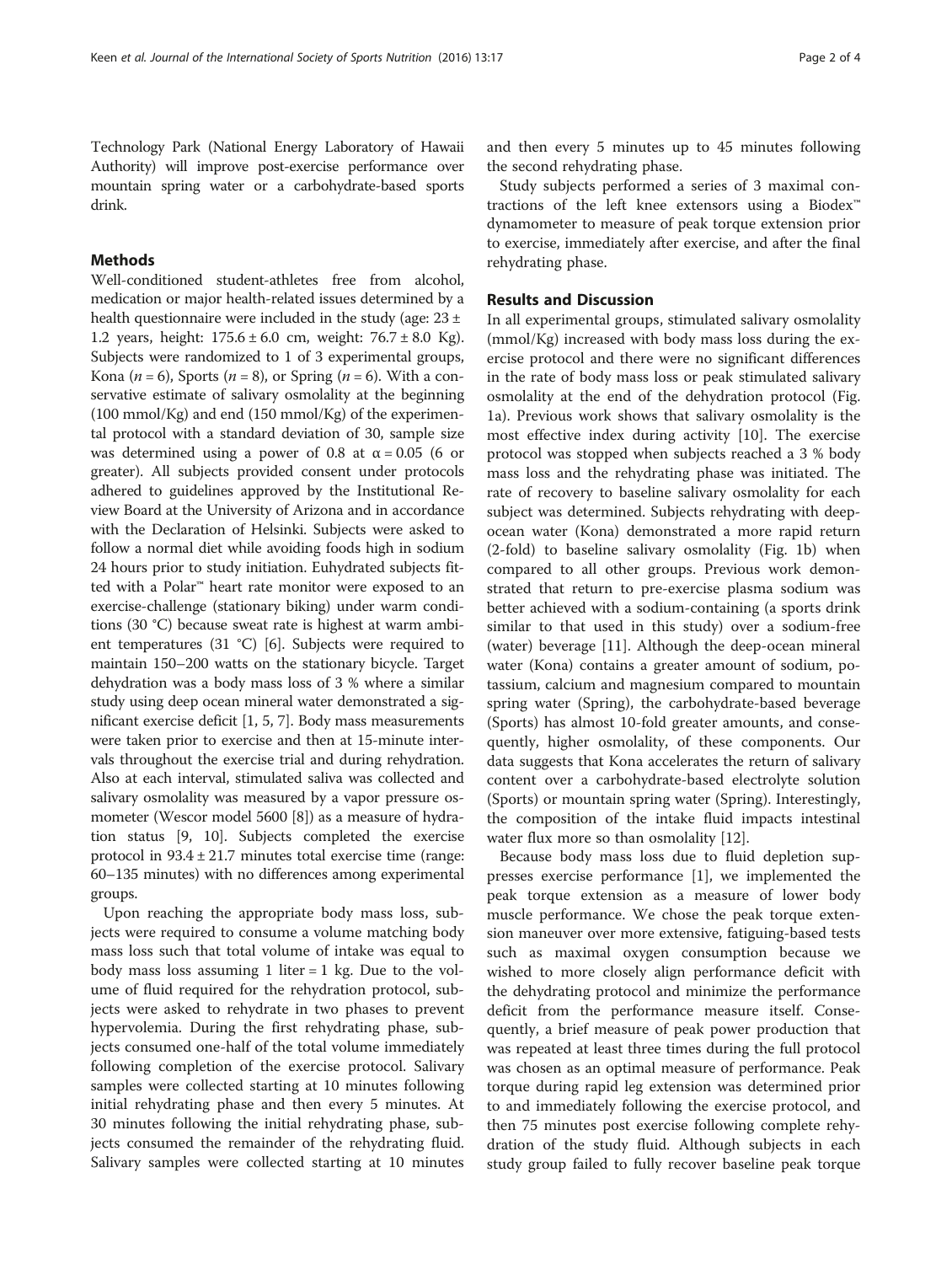<span id="page-2-0"></span>

extension following rehydration, the Kona group achieved the highest return to baseline that was statistically significant compared to Sports or Spring groups (Fig. 2). The beneficial effects of deep-ocean mineral water may be attributed to its unique mineral composition. Depletion of these essential minerals, including sodium, calcium, potassium and magnesium may lead to reduced neuromuscular function and physical performance [\[1](#page-3-0), [13](#page-3-0)].

#### Conclusions and future directions

While it is clear that dehydration due to physical exertion such as exercise impairs thermoregulation, endurance and exercise performance, proper rehydrating strategies to counteract these effects have yet to be clearly elucidated. Studies regarding the use of deepocean mineral water as a potential alternative to rehydration with water or high-carbohydrate high-electrolyte sports drinks are limited with only two studies (one



salivary osmolality. The slopes for each individual were then averaged and compared by ANOVA followed by Tukey's multiple comparison test (\*p < 0.05). b Peak torque extension was determined prior to and immediately following exercise protocol, and then 75 minutes post exercise and following complete rehydration of the study fluid. Subjects rehydrating with Kona showed a more significant return to baseline performance over Sports and Spring. Data presented as mean  $\pm$  S.D. and compared by ANOVA followed by Tukey's multiple comparison test (\*p < 0.05)